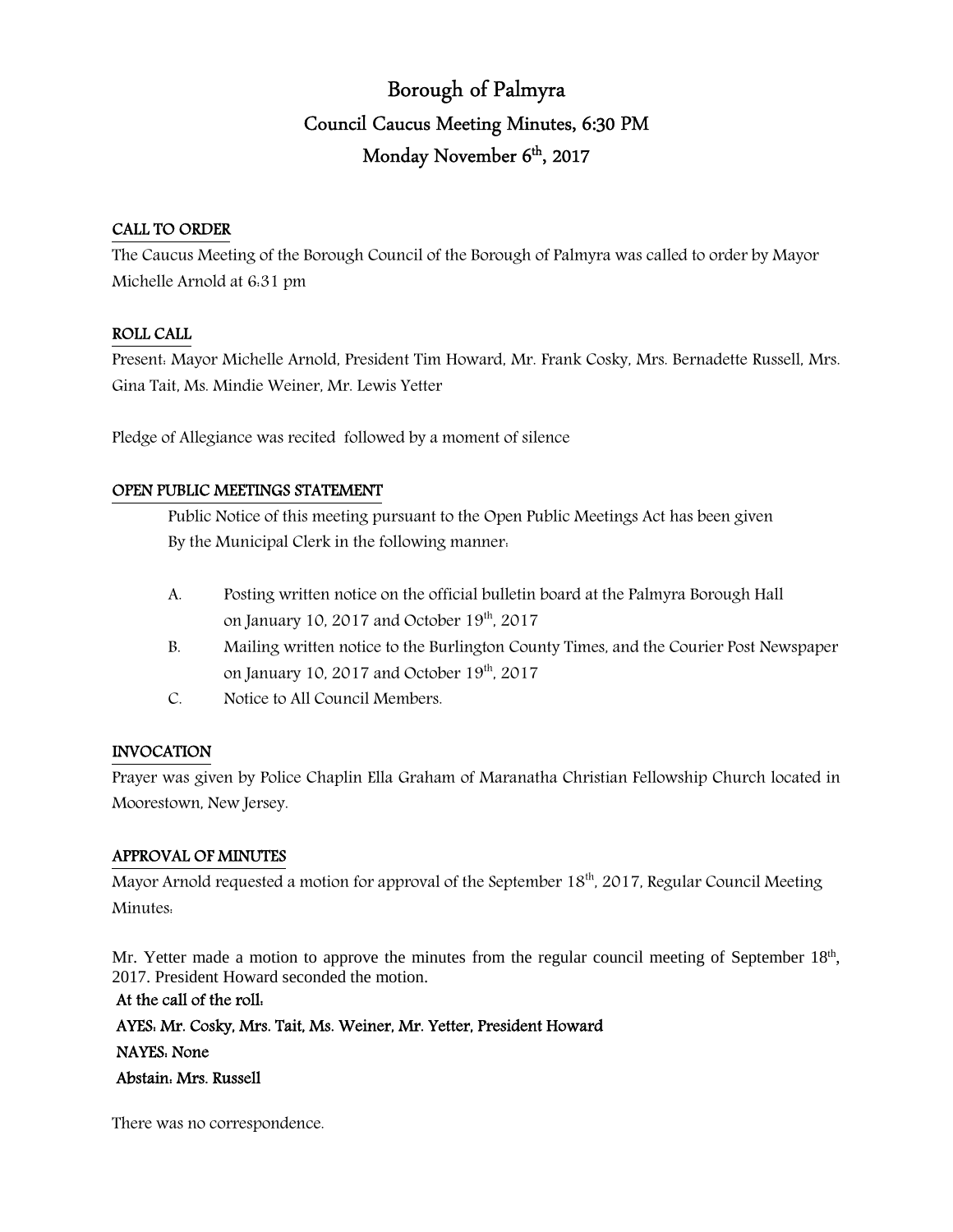Mr. Gural went thru the 2017 Best Practices Inventory as required by the State of New Jersey; he read and explained all twenty-five questions also explaining the Borough's response to each question. Of the twenty-five questions the Borough answered eighteen questions "yes", two questions "no" and five with N/A for a total score of twenty-three, which was certified by the Chief Financial Officer and Administrator. The Borough has a score of 23 of 25 which is a 92%, making the Borough eligible for full CMPTRA and ETR aid from the State. The full Best Practices Worksheet CY 2017/SFY 2018 is available on the Borough of Palmyra's website at www.boroughofpalmyra.com.

Mayor Arnold asked for a motion to open to the public for discussion.

Mrs. Russell made a motion to open the public portion, Mr. Cosky second the motion.

## All members present voted in favor of the motion

No one else from the public wishing to be heard, Mrs. Russell made a motion to close the public portion. Mr. Cosky second the motion.

## All members present voted in favor of the motion.

### RESOLUTIONS Consent Agenda

Resolution 2017-216 and Resolution 2017-223 to Resolution 2017-226 will be enacted as a single motion, if any resolution needs additional discussion it will be removed from the consent agenda and voted on separately.

- Resolution 2017–216, Resolution Awarding a Contract to New Cingular Wireless PCS, LLC (Owned by AT&T Mobility II, LLC) for the Leasing of Space for Installation of Cellular Antenna Array and Ground Space for the Borough's Telecommunications Tower Bid Project in the Monthly Rental Amount of \$2,800.00 for Year One of the Initial Five Year Term for Location 1 Antennae RAD Center at 137'
- **Resolution 2017–223, Resolution Approving Kaylee Wilson as an Active Member of the** Palmyra Fire Department.
- Resolution 2017-224, Resolution Authorizing Refund of Sewer Overpayments for Block 58 Lot 15.01 and Block 43 Lot 11.01.
- Resolution 2017-225, Resolution Authorizing Purchase of 2018 Chevrolet Tahoe Vehicle thru Cranford Co-op #47-CPCPS in an amount not to exceed \$34,719.00 and Emergency Accessories and Installations for Upfit Under State Contract #81165 and #81336 in an amount not to exceed \$11,197.49.
- Resolution 2017-226, Resolution Authorizing a Shared Service Agreement Between Burlington County Board of Chosen Freeholders and Borough of Palmyra

Mrs. Russell requested Resolution 2017-225, Resolution Authorizing Purchase of 2018 Chevrolet Tahoe Vehicle thru Cranford Co-op #47-CPCPS in an amount not to exceed \$34,719.00 and Emergency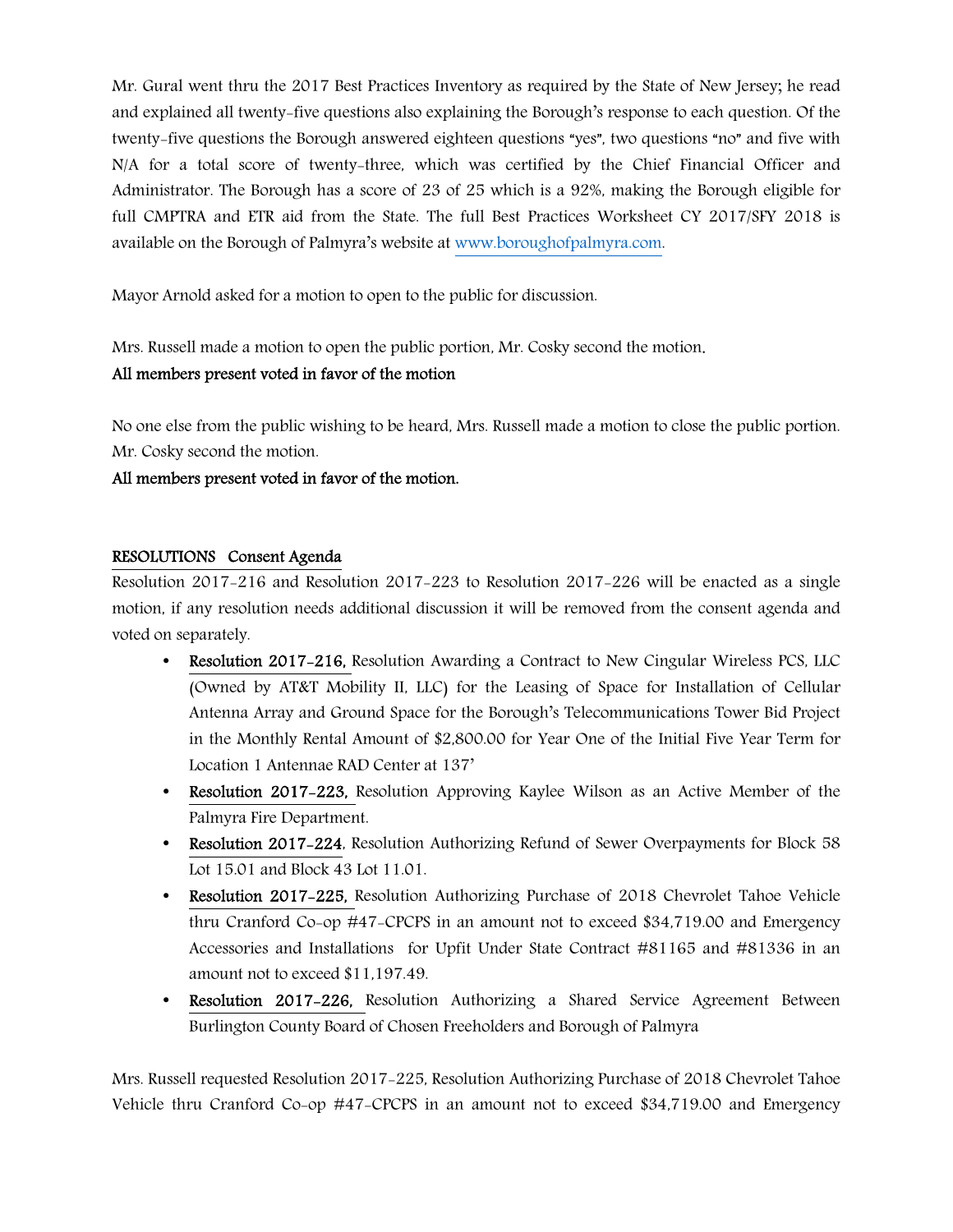Accessories and Installations for Upfit Under State Contract #81165 and #81336 in an amount not to exceed \$11,197.49, be removed from the consent agenda for additional discussion.

A motion was made by Mrs. Russell to approve Resolution 2017-216 and Resolutions 2017-223 thru 2017-224 and resolution 2017-226. President Howard second the motion.

## At the call of the roll, the vote was:

# AYES: Mr. Cosky, Mrs. Russell, Mrs. Tait, Ms. Weiner, Mr. Yetter, President Howard NAYES: None

Mayor Arnold returned to Resolution 2017-225, Resolution Authorizing Purchase of 2018 Chevrolet Tahoe Vehicle thru Cranford Co-op #47-CPCPS in an amount not to exceed \$34,719.00 and Emergency Accessories and Installations for Upfit under State Contract #81165 and #81336 in an amount not to exceed \$11,197.49.

Mrs. Russell asked why we need this vehicle. Mr. Gural indicated the vehicle was in the capital budget already approved during the budget process, the funds are now being approved for purchase.

Mrs. Russell made a motion to approve Resolution 2017-225. Mr. Yetter second the motion.

# At the call of the roll:

# AYES: Mr. Cosky, Mrs. Russell, Mrs. Tait, Ms. Weiner, Mr. Yetter, President Howard NAYES: None

# COMMUNITY SPOTLIGHT

Mayor Arnold and Ms. Weiner stated the Halloween Parade was again a great success. Ms. Weiner also thanked Mrs. Tait for all her efforts and for really stepping up to help with the parade. Ms. Weiner also stated the PIA Palmyra Improvement Association held the first "Truck or Treat" in the Santander Bank parking lot and it was a great success also.

Mayor Arnold reminded everyone that the Veterans Day Celebration will be held Saturday November 11th, 2017 at 11:00 am at the War Memorial on Cinnaminson Avenue.

The "Take a Veteran to Lunch" will be held Saturday November 18<sup>th</sup>, 2017 at 12:00 pm. at the Burlington Masonic Lodge.

Mayor Arnold indicated the mural is installed at Tony's Barber Shop and looks great.

Mayor Arnold also stated Santa Claus is coming to town on December 8<sup>th</sup>, 2017, and additional details to follow.

Mrs. Tait congratulated the girls and boys soccer teams of Palmyra High School for making the playoffs. EMS blood drive is Friday December  $10^{th}$ , 2017 from 2:00 pm to 9:00 pm.

Mayor Arnold stated the Palmyra Police Department is participating in the "No Shave November" from November  $1<sup>st</sup>$ , 2017 thru November 30<sup>th</sup>, 2017, to benefit of prostate and testicular cancer. On the Borough of Palmyra Police website you may make a donation to the team or a particular officer.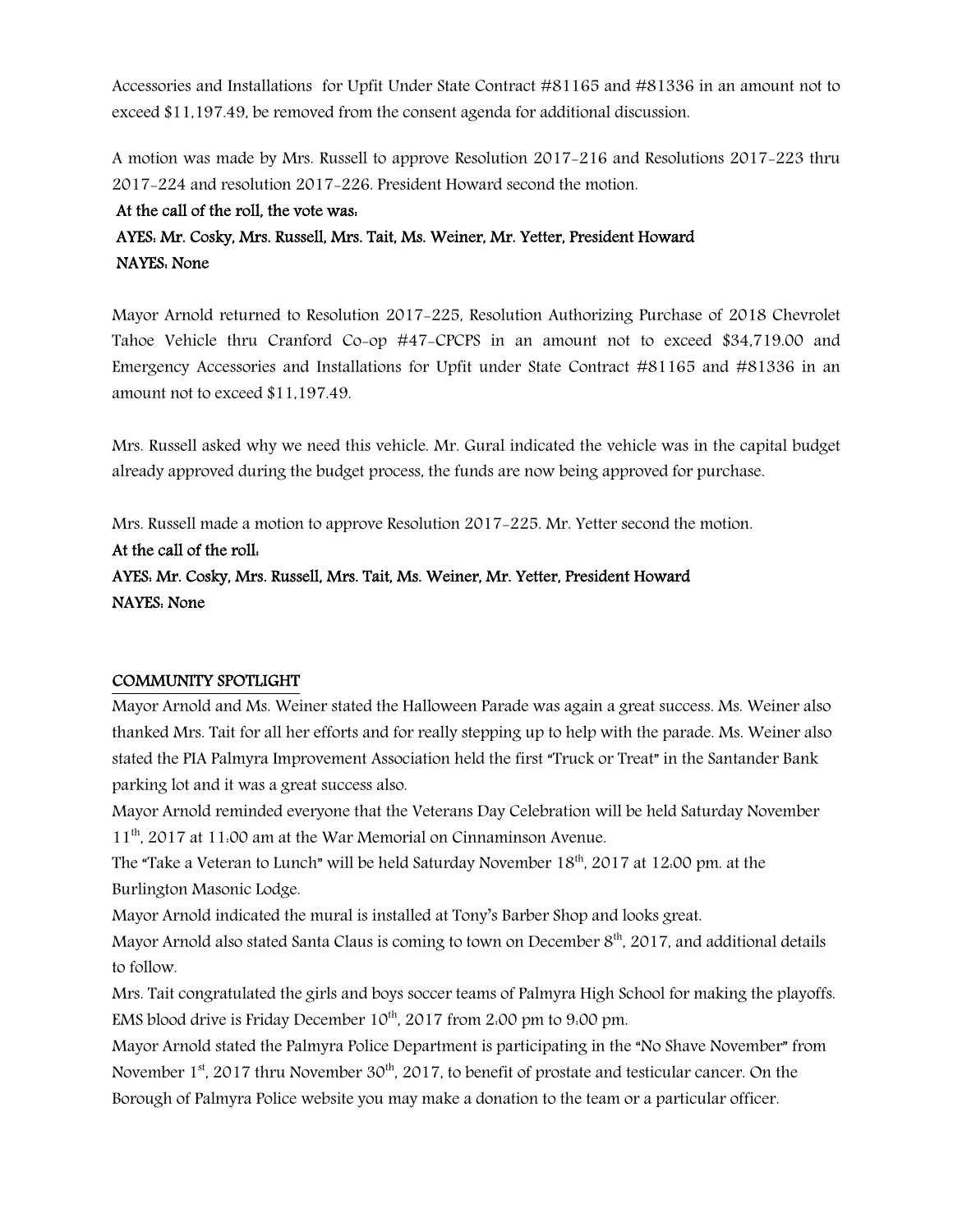#### DISCUSSION ITEMS

#### NEW Business

Mr. Gural indicated we have received a number of applications for the Code Enforcement Officer position and will be advising the appropriate council committee and setting up interviews shortly. Mr. Gural stated, ERI's proposal for On Call Contracting Services is contained in your packets and will be on the agenda at next meeting for approval. Mayor Arnold asked if it was possible to have the contract extend longer than one year. Mr. Gural indicated he would speak with Mr. Kirchner and Mr. Rosenberg to determine if that was possible, and would get back to council with his findings. Mr. Howard asked if we could table the discussion of the Community Center and potential use by Palmyra-based organizations only until next meeting.

Mr. Gural stated that Burlington City sent the Borough an RFP for a Shared Service agreement for Zoning Official. Mr. Gural indicated due to the enormous work load of our current zoning official it was probably not a good idea for a shared service , as we could not at this time loan out our zoning official for ten hours a week.

Mr. Gural asked council if they would be amendable with CGP & H completing the master plan reexamination instead of the Land Use Board professional. Our advantage to having Mr. Gerkens of CGP & H perform this is he is a former Palmyra resident who is very familiar with the Borough and he completed our previous re-exams; additionally he can do it at no cost as the Burlington County Bridge Commission will pay his fees to complete it.

Mr. Gural stated the Municipal Tax Lien properties which council decided to foreclose on, we have discovered that three of the nine properties have federal liens on them and in order to foreclose we must have sheriff sales held in order to release the federal liens. Mr. Gural explained the cost paid to the county for the sheriff's sale is at a minimum \$1,500.00 per property which could result in a cost of \$4,500.00 to \$10,000.00. Mr. Gural and Mr. Rosenberg explained the process and indicated the Borough could also go ahead, foreclose and wait until the federal liens expire. The Borough would own the properties until the liens expire and would not be able to sell them until those liens expire. The properties will become tax exempt once they are foreclosed on. Additional discussion was had regarding the property sizes, ability to build and maintenance of those lots. Mr. Cosky, President Howard, Mrs. Russell, and Ms. Weiner agreed that we move forward with the foreclosures and wait for the liens to expire instead of paying the additional fees for sheriff sale.

Mr. Gural stated the agreement of sale for the old Veterans Building at Front and Arch Streets was signed by Mayor Arnold and Habitat for Humanity and we received the dollar for the sale.

#### ADMINISTRATOR'S REPORT

Mr. Gural stated the street and welcome signs for Broad Street and Rt.73 have been ordered and will be installed as soon as they come in. Mr. Gural also indicated that the Borough owners a small piece of property at the Rt. 73 and Broad Street location, which is perfect place for a welcome to Palmyra sign. Mr. Gural stated he asked Mr. Kirchner to bring to the next meeting, some example/plans of signs which could be placed there.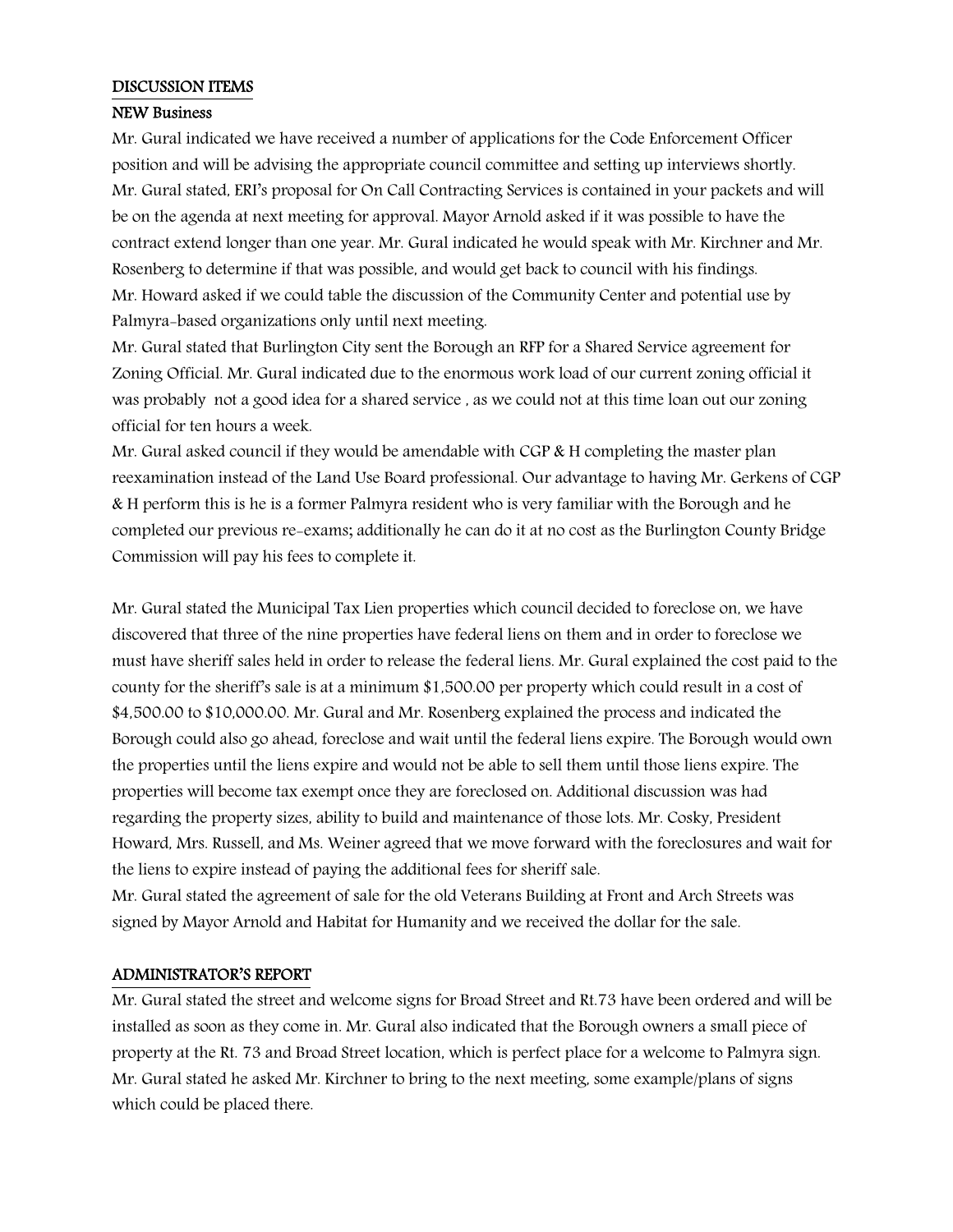Mr. Gural stated the Legion Field Improvements Project's bid opening was held on November  $1<sup>st</sup>$ , 2017 with three bidders. Mr. Gural also indicated there may be a potential problem with the lowest bidder's response. The bids are currently in review and additional information will be available at the next meeting.

Mr. Gural indicated the AST Fuel Tank project is not moving forward and he would like the governing body's approval to re-appropriate the 350,000.00 authorized in the capital ordinance for the AST Fuel Tank project to the fund for redevelopment efforts. If the governing body is amenable to this it would have to be done by ordinance. Mr. Gural explained the process of re-appropriating those funds and some discussion was had regarding what could be done with the funds if re-appropriated. Mayor Arnold stated we have been approved for the funding of the Grove Park/ Band Shell area park improvements project. Mr. Gural stated we are waiting for the official letter indicating we have the funding and he also indicated that we were awarding the funding for one of the arches, however additional information will follow.

Mr. Gural stated the Professional RFPs have been requested and are due back by December  $1<sup>st</sup>$ , 2017. Mr. Gural noted that the PSEG & NJAW gas/water main project street repaving in conjunction with the Borough; PSE&G as indicated they could not do it as we wanted. New Jersey American Water Company indicated no, however indicated they would look at it again. Mr. Gural stated he hoped to have more information at our next meeting; however the project may have to wait until the spring. Some additional discussion was had regarding the process of completing the project. Mrs. Tait asked if something could be sent to the residents letting them know what is going on.

Mr. Gural state the demo permit has been issued the 505 W Second Street. Mayor Arnold and Mrs. Russell indicated the building has been taken down and the ground leveled.

Mr. Gural stated the Burlington County JIF Elected Officials Liability Seminar is again being held at various locations and times which was included in your council packet. Council usually all goes together in March however, if council could please make yourselves available to attend one of those meetings it would be beneficial to the Borough, as the Borough gets a two hundred fifty dollar credit on our insurance premium for every elected official that attends.

No committee reports we given.

Mayor Arnold asked for a motion to open to the public for discussion.

Mrs. Russell made a motion to open the public portion. President Howard second the motion. All members present voted in favor of the motion

Mr. Isert -Cinnaminson Avenue- Mr. Isert asked if we can ask the adjoining homeowners to pay the 1,500.00 fee. Mr. Gural indicated no. Mr. Miser stated Tracy our construction official/inspector does a great job.

Mr. McElwee – Columbia Avenue – Mr. McElwee stated he was disappointed that we only have four names to receive our Veteran metals at the ceremony on Saturday November 11<sup>th</sup>, 2017 at 11:00 am.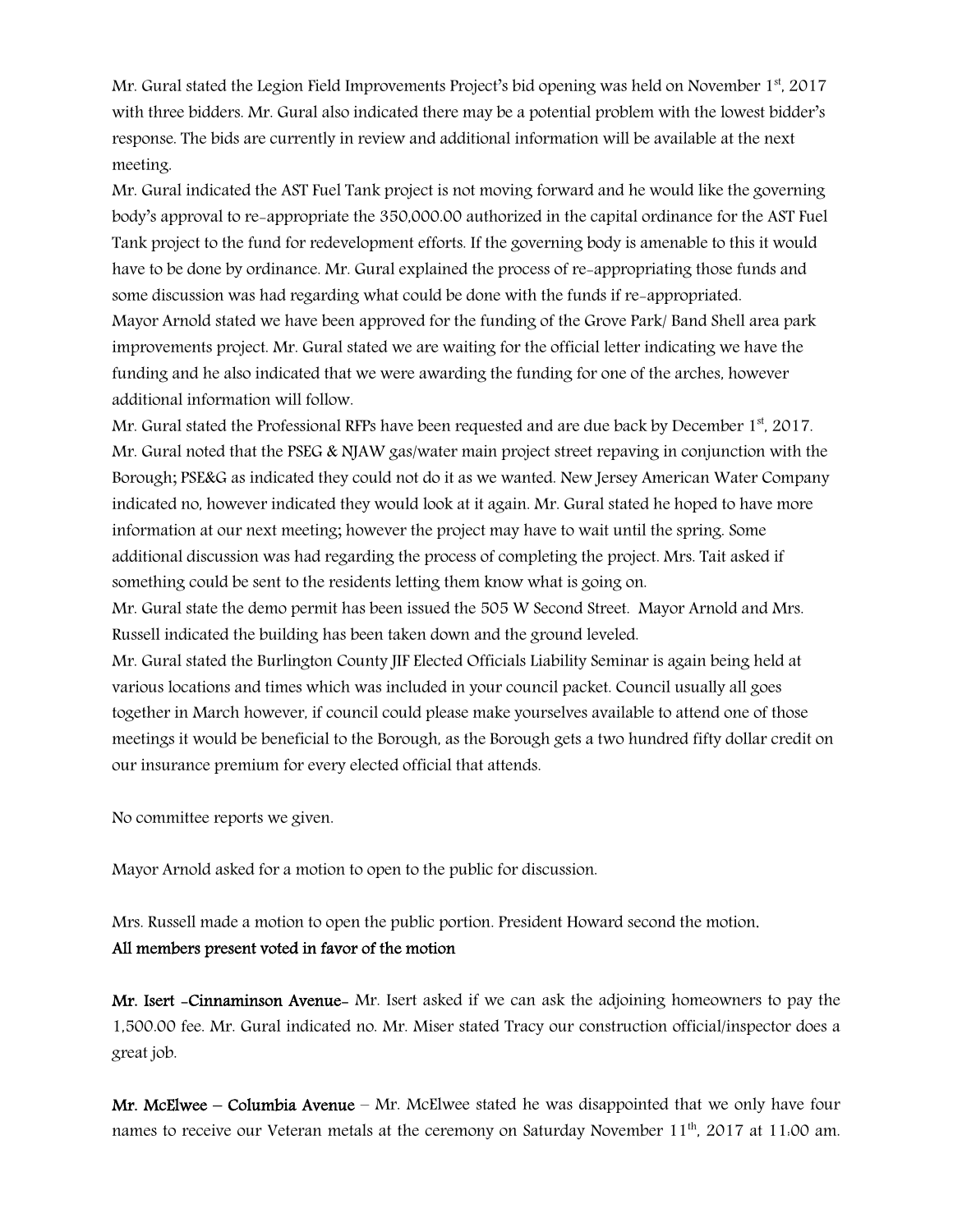Mr. McElwee indicated all veterans are free to attend the "Take a Veteran to Lunch" the 20.00 cost is for other people attending the luncheon. Mr. McElwee indicated he spoke with the Sheriffs' Office and they are willing to come here and do identification cards for our seniors and veterans.

Mr. Rader – Harbour Drive – Mr. Rader asked if the election results would be posted and available to the public after the election. Mr. Gural stated the unofficial results can be picked up by Wednesday afternoon; however the official results will come from the county.

Mr. Casparro – Morgan Avenue – Mr. Casparro stated he sent an email to the governing body earlier today. Mayor Arnold caution Council that this is not Borough business and it should not be discussed from the dais. Mayor Arnold then told Mr. Casparro he was free to express anything he cared to. Mr. Rosenberg indicated he did see a copy of the email and was concerned that there is some mention of slander. Mr. Rosenberg stated that if there is a claim that someone on the governing body committed that slander, his recommendation is that the other governing body's members not discuss that. Mr. Casparro stated he runs the Palmyra Improvement Association and their last event was the trunk or treat, and someone is going around saying the group is unethical, and that we are dishonest. Mr. Casparro stated he just wanted to make council aware and to get support from council, not to say that they are accusing anyone on council of stating those things.

No one else from the public wishing to be heard, Mr. Yetter made a motion to close the public portion. President Howard second the motion.

All members present voted in favor of the motion.

### MAYOR AND COUNCIL COMMENTS

Councilwoman Tait – Mrs. Tait stated, in the Burlington County Times this weekend there was an article regarding the emerging leaders of Burlington County; two of our residents were mentioned, Kelly Lyons who is the executive director of Garden State Discovery Museum and Ashley Griffith who runs volunteer services for Habitat for Humanity. Mrs. Tait stated there are some great people in this town. Mrs. Tait also stated the sophomores used the Palmyra Promenade for pictures for Homecoming and were very happy that they could walk down to the river edge and not sink into the grounds.

**Councilman Cosky** – Mr. Cosky indicated he attended the Boy Scout Troop 9's  $70<sup>th</sup>$  Anniversary celebration at the community center, it was very nice to see what the boy scouts are doing. The Halloween Movie Night, held after the "Truck or Treat" was very well attended probably one of the biggest movie nights we have had, and we are looking forward the Christmas movie night. The Halloween Parade was great and the mural looks great.

Councilman Yetter – Mr. Yetter stated the Halloween parade was great.